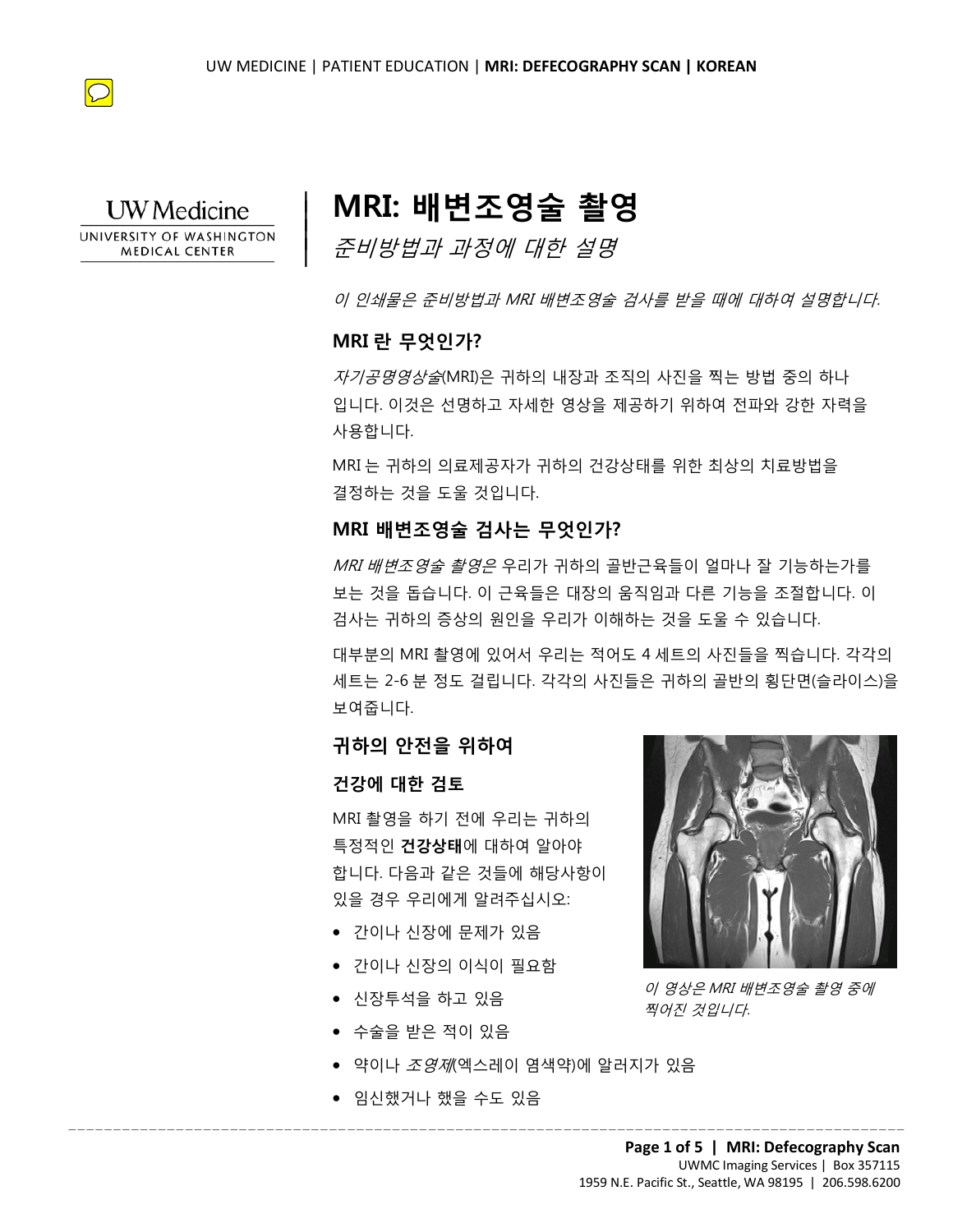#### **금속에 대한 검사**

우리는 MRI 촬영을 하기 전에 귀하의 **몸 안이나 몸에** 금속이 있는지를 알아야 하기도 합니다. 강력한 MRI 자력은 철이나 몇몇의 다른 금속과 같은 강자성의 물체를 끌어당길 것입니다.

귀하의 몸에나 몸 안에 금속이 있을 경우 MRI 는 귀하를 다치게 할 수 있습니다. 비록 적은 양이라서 귀하를 다치게 하지 않을 경우라도 MRI 사진이 이그러지게 할 수 있습니다

다음과 같은 것들에 해당될 경우 MRI 직원에게 말해주십시오 :

- DRAFT 나음과 같은 것들에 해당될 경우 MRI 식원에게 말해수십시오 :<br>• 귀하의 몸 안에 동맥류 클립, 심장박동조절기(아니면 인공심장판막), 심어놓은<br>포트, 약물주입 도관(포트오캐스, 인퓨스어포트, 아니면 라이프포트와 같은<br>사표면들\ 자국내 장치(FUN) 극소판 클립 피 나사 아니면 이과요 스텐이플 *삽입된지 4~6 주 이상인 경우, MRI 동안에 위험이 있지는 않습니다. 의문짐<br>있을 <i>경우 우리는 엑스레이를 찍어서 금속조각을 확인할 수도 있습니다.*<br>● 문신이나 영구적인 속눈썬선<br>● 약파스<br>● 몸 속에 총알이나 파편 • 귀하의 몸 안에 동맥류 클립, 심장박동조절기(아니면 인공심장판막), 심어놓은 포트, 약물주입 도관(포트오캐스, 인퓨스어포트, 아니면 라이프포트와 같은 상표명들), 자궁내 장치(IUD), 금속판, 클립, 핀, 나사, 아니면 외과용 스테이플, 심어져 있는 금속물질, 인공 고관절 또는 귀하의 몸안에 심어놓은 금속 물체 대부분의 경우 외과용 스테이플, 클립, 판, 핀, 및 나사는 그것들이 몸 안에 삽입된지 4~6 주 이상인 경우, MRI 동안에 위험이 있지는 않습니다. 의문점이 있을 경우 우리는 엑스레이를 찍어서 금속조각을 확인할 수도 있습니다.
	- 문신이나 영구적인 속눈썬선
	- 약파스
	- 몸 속에 총알이나 파편
	- 금속 작업을 한 전직

**금속이 들어 있을 수도 있는 것들 또한 제거해 주십시오.** 포함되는 것들:

- 머리핀
- 장신구
- 안경, 보청기, 및 제거되는 치과기공물

#### **준비방법?**

- MRI 촬영 동안, 통증을 관리하는 것이나 불안장애에 대하여 우려되는 것이 있을 경우 의뢰한 의사와 상담해 주십시오.
- 귀하의 촬영이 **아침**에 있을 경우:
	- .촬영 전날 저녁, 저녁은 달걀이나 샌드위치와 같은 것처럼 가볍게 드십시오.
	- 촬영 당일 아침은 식사를 하지 **마십시오**.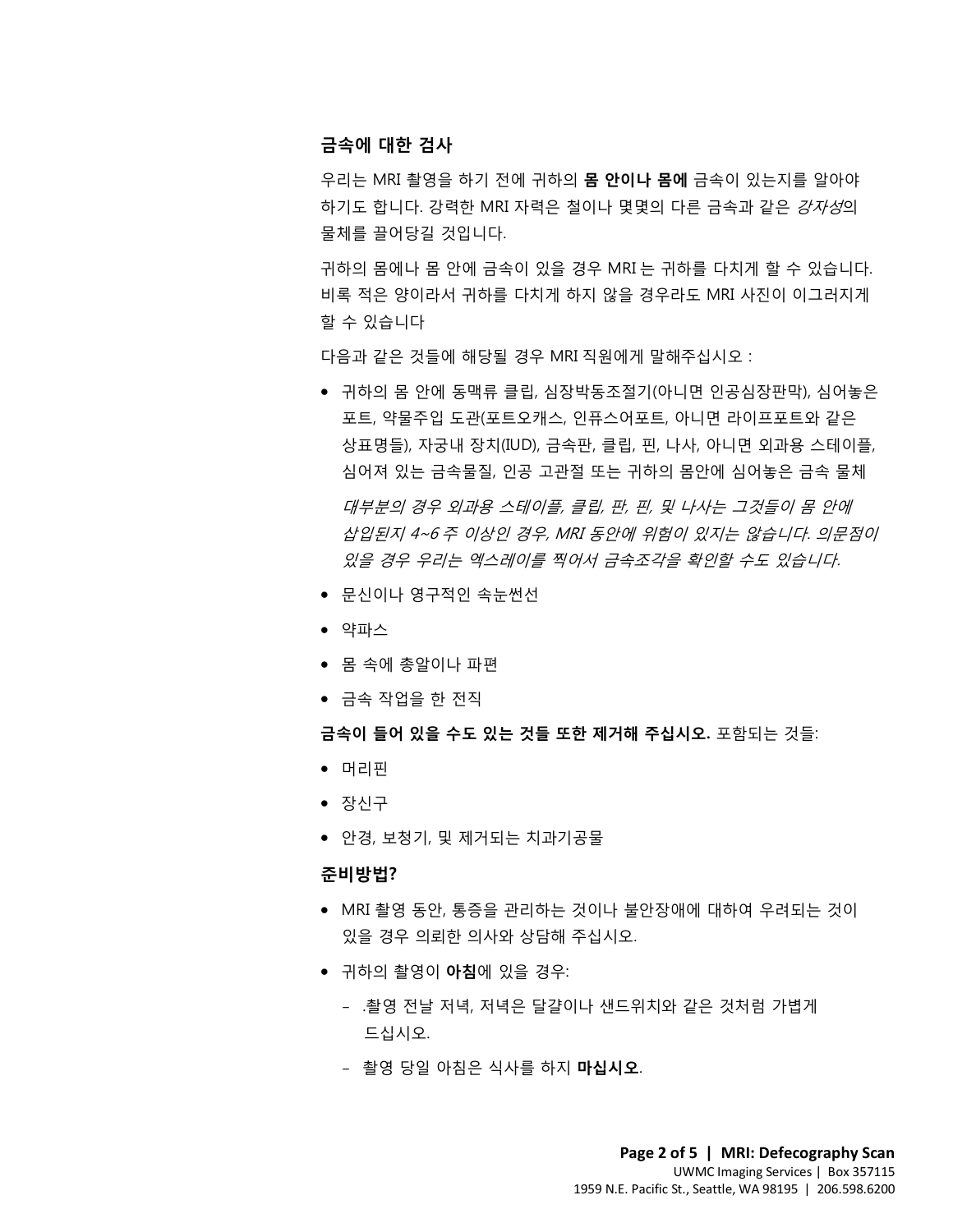- **오후**에 촬영이 있을 경우:
	- 촬영하는 당일 아침, 아침은 달걀이나 토스트나 시리얼과 같은 것으로 가볍게 드십시오.
	- 점심을 드시지 **마십시오**,
- 일상적인 약들을 복용하십시오.
- 촬영시간 4 시간 전 부터 음식을 아무것도 드시지 **마십시오**.
- 카페인, 우유, 아니면 초콜렛이 들어있지 않은 음료는 촬영 1 시간 전까지 마셔도<br>됩니다.<br>**과정에 대한 설명** 됩니다.

**과정에 대한 설명**

#### **촬영을 하기 전에**

- **촬영을 하기 전에**<br>• 촬영 전에 귀하는 병원가운으로 갈아 입으셔야 합니다. 우리는 귀하가 MRI<br>부서에 도착할 때 가운을 드릴 것입니다.<br>• 촬영을 하기 전에 30 분 동안 소변을 참고 있어야 합니다.<br>• 귀하의 담당의가 검사에 대하여 귀하와 상담할 것이고 질문에 대한 답을 할<br>것입니다. • 촬영 전에 귀하는 병원가운으로 갈아 입으셔야 합니다. 우리는 귀하가 MRI 부서에 도착할 때 가운을 드릴 것입니다.
	- 촬영을 하기 전에 30 분 동안 소변을 참고 있어야 합니다.
- 부서에 도착할 때 가운을 드릴 것입니다.<br>• 촬영을 하기 전에 30 분 동안 소변을 참고 있어야 합니다.<br>• 귀하의 담당의가 검사에 대하여 귀하와 상담할 것이고 질문에 대한 답을 할<br>것입니다.<br>**시술을 하는 동안**<br>귀하는 미끄러져 움직이는 테이블에 오른쪽으로 누울 것입니다. MRI 기술자는 • 귀하의 담당의가 검사에 대하여 귀하와 상담할 것이고 질문에 대한 답을 할 것입니다.

#### **시술을 하는 동안**

귀하는 미끄러져 움직이는 테이블에 오른쪽으로 누울 것입니다. MRI 기술자는 귀하가 자세를 제대로 하도록 도울 것입니다.

#### 여성분들:

- 의사나 기술자가 귀하의 직장안으로 *도관(*가는 플라스틱 튜브)을 삽입할 것이고 도관의 끝부분에 있는 작은 풍선을 부풀릴 것입니다. 그 풍선은 도관을 제자리에 있게 할 것입니다.
- 그런 다음 담당의는 도관을 통해서 귀하의 직장 안으로 젤을 주사할 것입니다. 젤은 그 부분에 있는 귀하의 몸에 압박을 가할 것이고 그것은 MRI 영상에 다른 조직이 더 잘 보이게 할 것입니다.
- 그런 다음 의사는 귀하의 직장에서 도관을 제거할 것입니다.

- 의사는 귀하의 질 안으로 두번째 도관을 삽입하고 난 다음 그 끝 부분에 있는 작은 풍선을 부풀릴 것입니다.
- 적은 양의 젤이 귀하의 질 안으로 두번째 도관을 통하여 주입될 것입니다. 그런 다음 의사는 귀하의 질에서 이 도관을 제거할 것입니다.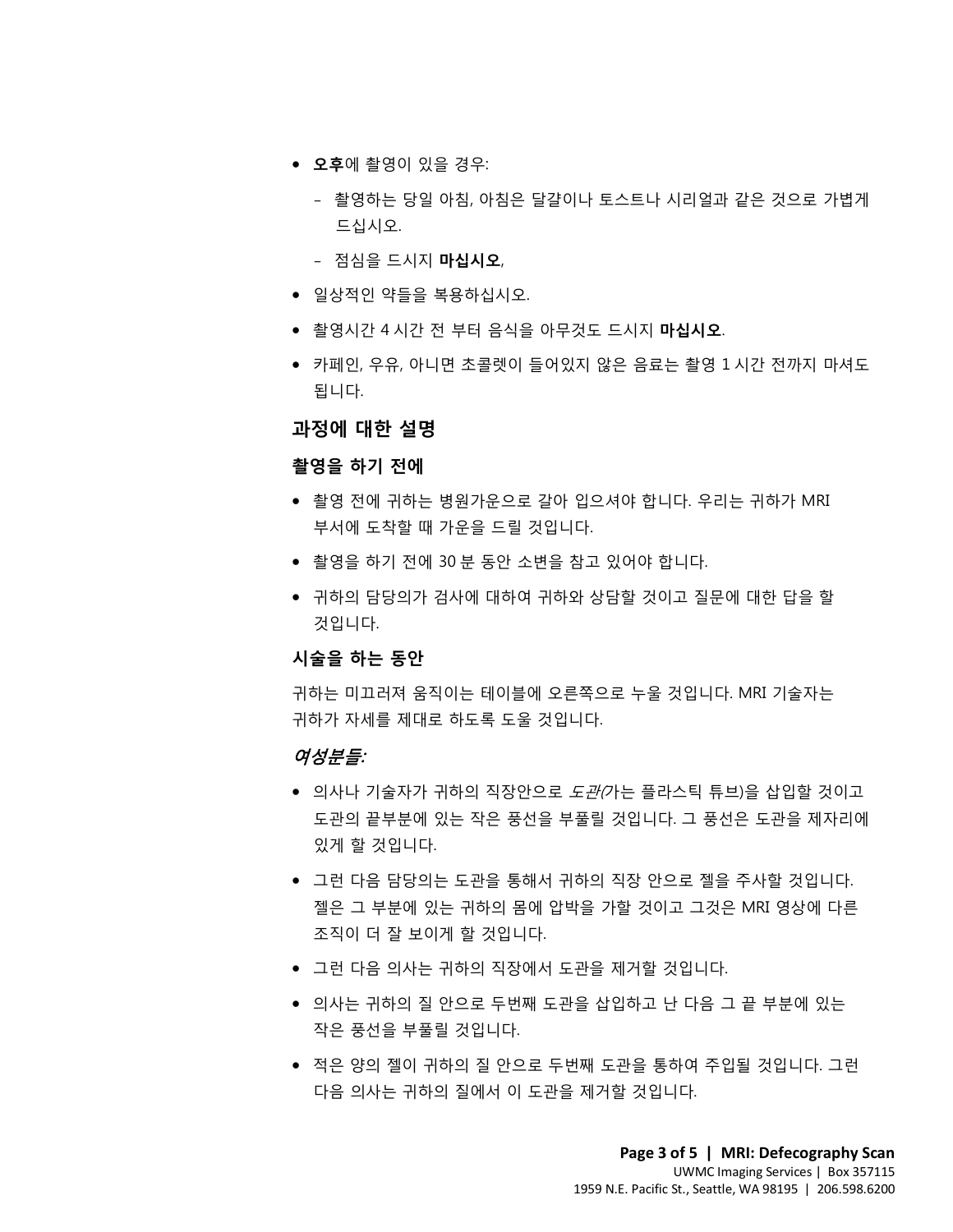• 귀하는 질과 직장 안으로 도관들이 삽입될 때 약간 아프거나 불편함을 느낄 수도 있습니다. 불편함이 있을 경우 시술하는 의사에게 말하십시오.

### 남성분들:

- 기술자가 귀하의 직장안으로 *도관*(가는 플라스틱 튜브)을 삽입할 것이고 도관의 끝부분에 있는 작은 풍선을 부풀릴 것입니다. 그 풍선은 도관을 제자리에 있게 할 것입니다.
- TRANSLATION • 그런 다음 담당의는 도관을 통해서 귀하의 직장 안으로 젤을 주사할 것입니다. 젤은 그 부분에 있는 귀하의 몸에 압박을 가할 것이고 그것은 MRI 상에 다른 조직이 더 잘 보이게 할 것입니다.
	- 그런 다음 의사는 귀하의 직장에서 도관을 제거할 것입니다.
	- 귀하는 직장 안으로 도관이 삽입되는 동안 약간 아프거나 불편함을 느낄 수도<br>있습니다. 불편함이 있을 경우 시술하는 의사에게 말하십시오.<br>**주입 이후**<br>• 귀하는 젤이 새어 나오는 것을 받아내기 위해서 검사 도중 기저귀를 착용할<br>필요가 있을 것입니다. 기술자가 착용하는 것을 도울 것입니다.<br>• 기술자는 MRI 기계 속으로 테이블을 밀어 넣을 것이고 그런 다음 MRI • 귀하는 직장 안으로 도관이 삽입되는 동안 약간 아프거나 불편함을 느낄 수도 있습니다. 불편함이 있을 경우 시술하는 의사에게 말하십시오.

#### **주입 이후**

- **주입 이후**<br>• 귀하는 젤이 새어 나오는 것을 받아내기 위해서 검사 도중 기저귀를 착용힐<br>필요가 있을 것입니다. 기술자가 착용하는 것을 도울 것입니다.<br>• 기술자는 MRI 기계 속으로 테이블을 밀어 넣을 것이고 그런 다음 MRI<br>사진들을 찍기 위해서 방을 떠날 것입니다.<br>• 귀하는 인터콤을 통해서 언제든지 기술자와 의사소통을 할 수 있을 것입니 • 귀하는 젤이 새어 나오는 것을 받아내기 위해서 검사 도중 기저귀를 착용할 필요가 있을 것입니다. 기술자가 착용하는 것을 도울 것입니다.
	- 기술자는 MRI 기계 속으로 테이블을 밀어 넣을 것이고 그런 다음 MRI 사진들을 찍기 위해서 방을 떠날 것입니다.
	- 귀하는 인터콤을 통해서 언제든지 기술자와 의사소통을 할 수 있을 것입니다. 기술자는 또한 인터콤을 통해서 귀하에게 지시사항도 드릴 것입니다.
	- 얼마나 많은 사진이 필요한가를 바탕으로 촬영은 보통 30~45 분 정도 걸립니다. 아주 상세한 검사는 조금 더 걸릴 수도 있습니다.
	- 사진이 찍히는 동안 귀하는 아주 가만히 움직이지 말고 계셔야 합니다.

### **MRI 찍는 동안 느낄 것은?**

- MRI 는 아프지 않습니다.
- 어떤 환자분들은 MRI 기계 안에 있을 때 갑갑함이나 불안함(*폐소공포증*)을 느낄 수도 있습니다. 폐소공포증이 있을 경우 MRI 를 의뢰한 의사에게 말해주십시오. 귀하의 의사는 촬영 동안 귀하가 편히 있을 수 있는 것을 도울 수 있게 약을 줄 수도 있습니다.
- 사진이 찍히는 부분이 따듯해짐을 느낄 수도 있습니다. 이것은 정상입니다. 이것이 문제가 되는 경우 기술자에게 말해주십시오.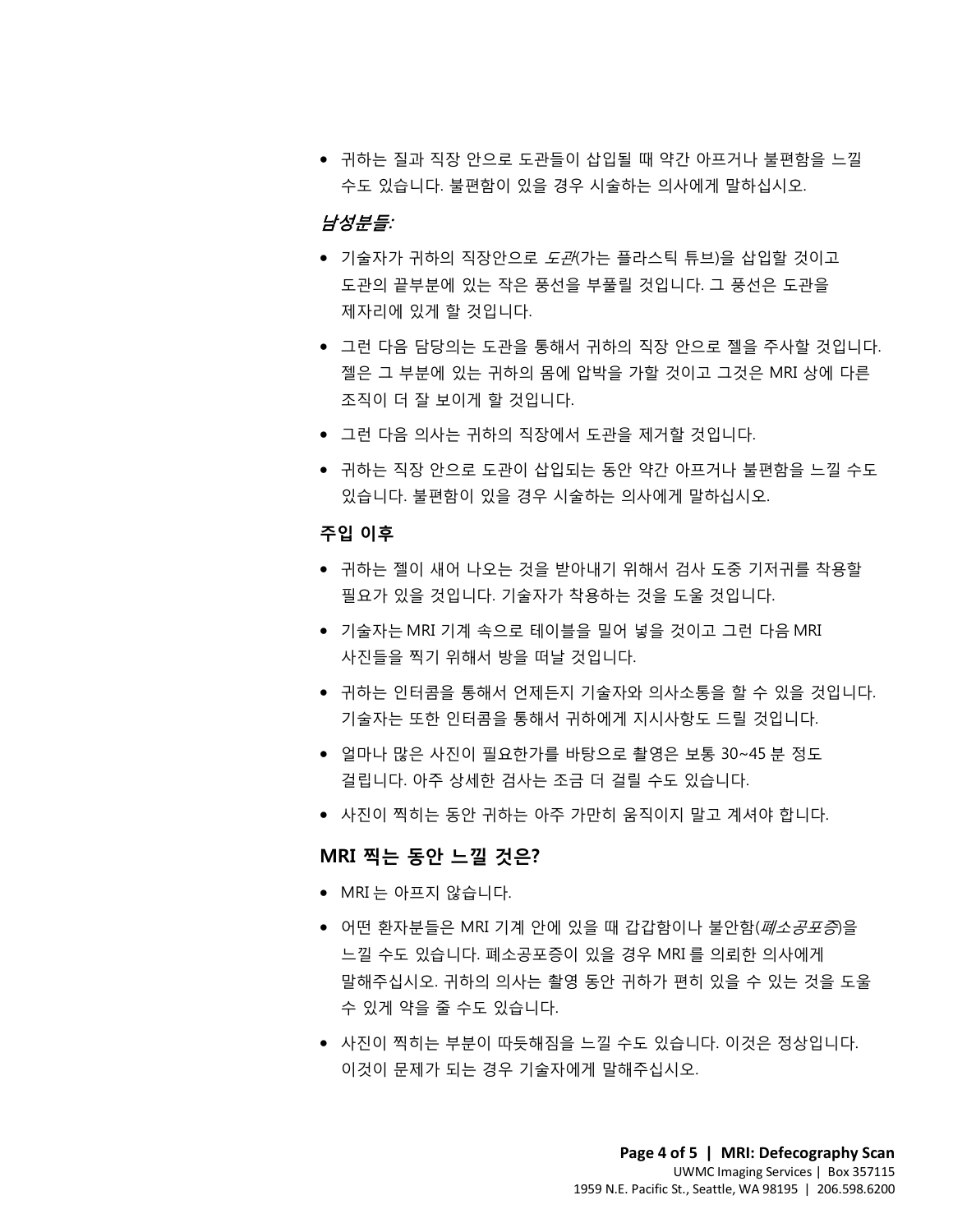• 귀하는 사진을 찍는 동안 시끄럽게 두드리는 소리를 들을 것입니다. 우리는 이 소리들을 차단하기 위하여 귀마개나 헤드폰을 통해서 음악을 들을 수 있게 음악을 제공할 것입니다.

### **결과는 누가 판독하고 그것들을 나는 어떻게 받을 수 있는가?**

귀하의 MRI 영상은 MRI 에 숙달된 방사선과 의사가 검토하고 판독할 것입니다. 그 방사선과 의사는 결과에 대하여 귀하와 상담하지는 않을 것이지만 귀하의 주치의나 의뢰한 의사에게 보고서를 보낼 것입니다. 이 의료인이 귀하에게 결과를 알려줄 것입니다.

결과를 알려줄 것입니다.<br>그런 다음 귀하와 귀하의 의료인은 필요한 대로 문제에 대한 치료와 같은 다음<br>단계를 결정하게 될 것입니다. 그런 다음 귀하와 귀하의 의료인은 필요한 대로 문제에 대한 치료와 같은 다음 단계를 결정하게 될 것입니다.

귀하는 또한 이케어 결과 페이지에서도 결과를 읽어 볼 수도 있습니다. 영상의<br>사본을 디스크로 원할 경우 206 598 6206 으로 전화하십시오.<br><br><br><br><br>-귀하는 또한 이케어 결과 페이지에서도 결과를 읽어 볼 수도 있습니다. 영상의 사본을 디스크로 원할 경우 206 598 6206 으로 전화하십시오.

 $\bot$  , and the state of the state of the state of the state of the state of the state of the state of the state of the state of the state of the state of the state of the state of the state of the state of the state of th

#### **문의사항?**

귀하의 질문은 중요합니다. 질문이나 걱정되는 것이 있을 경우 담당의나 의료인에게 전화하십시오.

- $\Box$  UWMC 영상 서비스과: 206.598.6200
- Harborview 영상 서비스과: 206.744.3105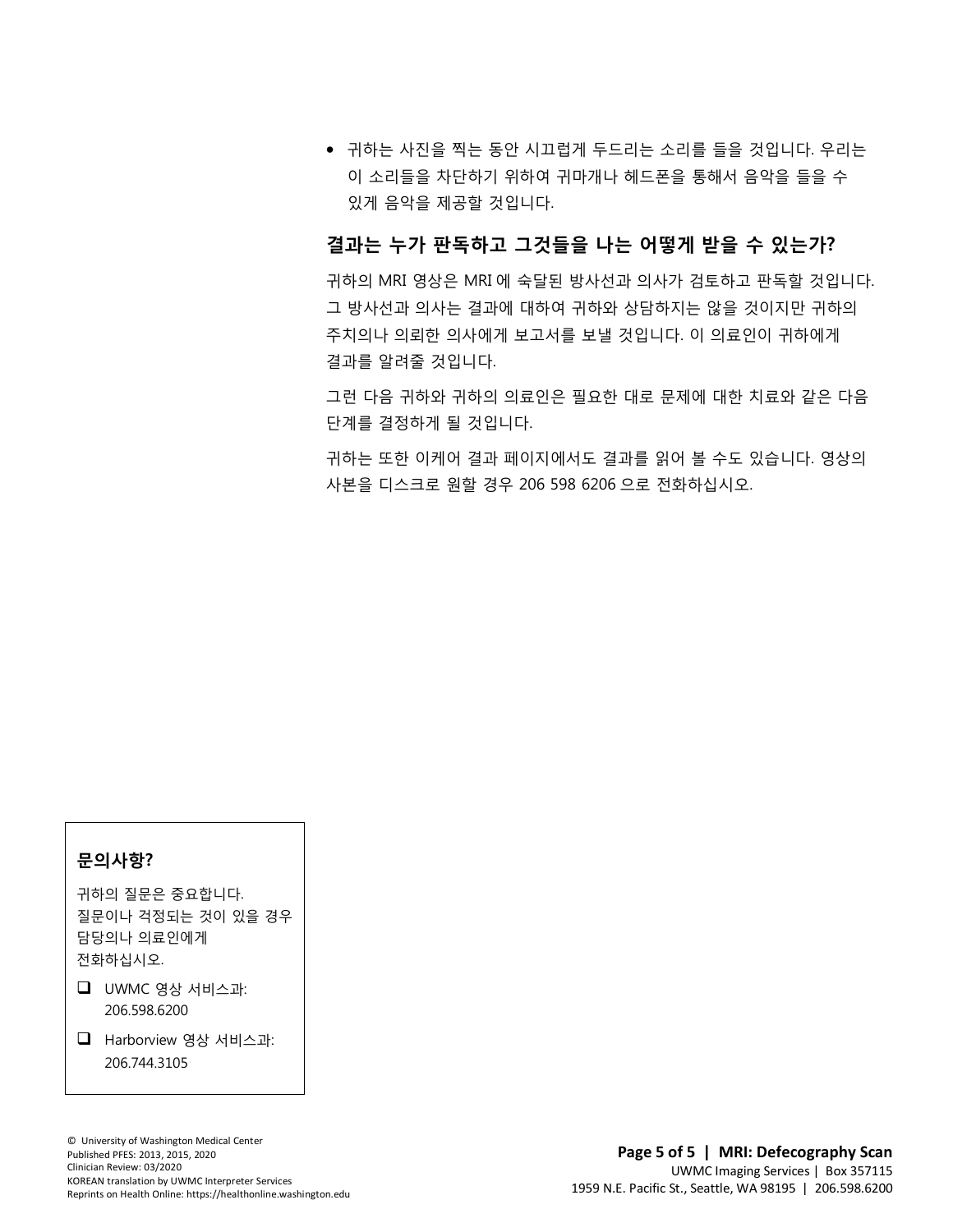

UNIVERSITY OF WASHINGTON **MEDICAL CENTER** 

# **MRI: Defecography Scan**

*How to prepare and what to expect*

*This handout explains how to prepare and what to expect when having an MRI defecography scan.*

# **What is MRI?**

 $\overline{\phantom{a}}$  $\vert$  $\vert$  $\vert$ 

> *Magnetic resonance imaging* (MRI) is a way to take pictures of your internal organs and tissues. It uses radio waves and a strong magnet to provide clear and detailed images.

MRI will help your healthcare provider decide which treatment is best for your health condition.

# **What is an MRI defecography scan?**

to provide clear and detailed images.<br>
MRI will help your healthcare provider decide which treatment i<br>
best for your health condition.<br> **What is an MRI defecography scan?**<br>
An *MRI defecography scan* helps us see how well An *MRI defecography scan* helps us see how well your pelvic muscles are working. These muscles control bowel movements and other functions. This scan can help us understand the cause of your symptoms.

> In most MRI scans, we take at least 4 sets of pictures. Each set takes 2 to 6 minutes. Each one shows a cross-section (slice) of your pelvis.

# **For Your Safety**

### **Health Review**

We need to know about certain **health conditions** before giving you an MRI scan. Please tell us if you:

- Have any problems with your liver or kidneys
- Need a liver or kidney transplant
- Are on dialysis
- Have had any surgeries
- Have allergies to any drugs or *contrast* (X-ray dye)
- Are pregnant or may be pregnant



*This image was taken during an MRI defecography scan.*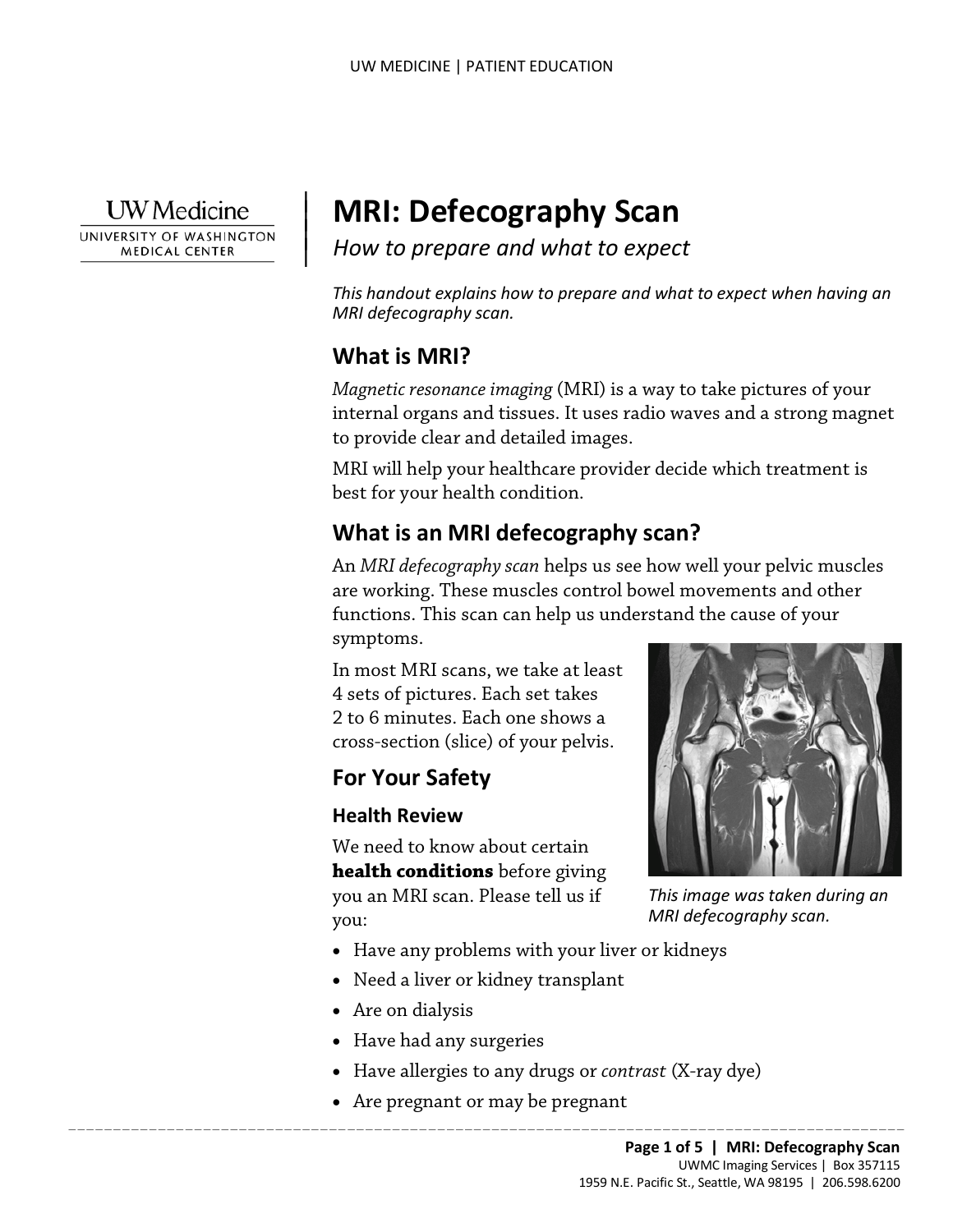### **Screening for Metal**

We also need to know if you have any **metal in or on your body** before we give you an MRI scan. The strong MRI magnet will pull on any *ferromagnetic* object, such as iron and some other metals.

If you have any metal on or in your body, an MRI can harm you. Even small amounts that do not harm your body can distort the MRI image.

Please tell MRI staff if you have:

• Aneurysm clips, a heart pacemaker (or artificial heart valve), an implanted port, an infusion catheter (with brand names such as Port-o-cath, Infusaport, or Lifeport), an intrauterine device (IUD), any metal plates, clips, pins, screws, or surgical staples, a prosthetic hip, or any implanted metal object in your body

prosthetic hip, or any implanted metal object in your body<br>
Most times, surgical staples, clips, plates, pins, and screws are not a<br>
risk during MRI if they have been in place for more than 4 to 6 weeks.<br>
If there is any q *Most times, surgical staples, clips, plates, pins, and screws are not a risk during MRI if they have been in place for more than 4 to 6 weeks. If there is any question, we may do an X-ray to check for metal fragments.* 

- Tattoos or permanent eyeliner
- Medicine patches
- A bullet or shrapnel in your body
- Ever worked with metal

Please also **remove any other items that might contain metal**. These include:

- Hairpins
- Jewelry
- Glasses, hearing aids, and any removable dental work

### **How do I prepare?**

- Please talk with your referring provider if you have any concerns about managing pain or anxiety during your MRI scan.
- If your scan is in the **morning**:

- The evening before your scan, have a light dinner, such as eggs or a sandwich.
- Do **not** eat breakfast on the morning of your scan.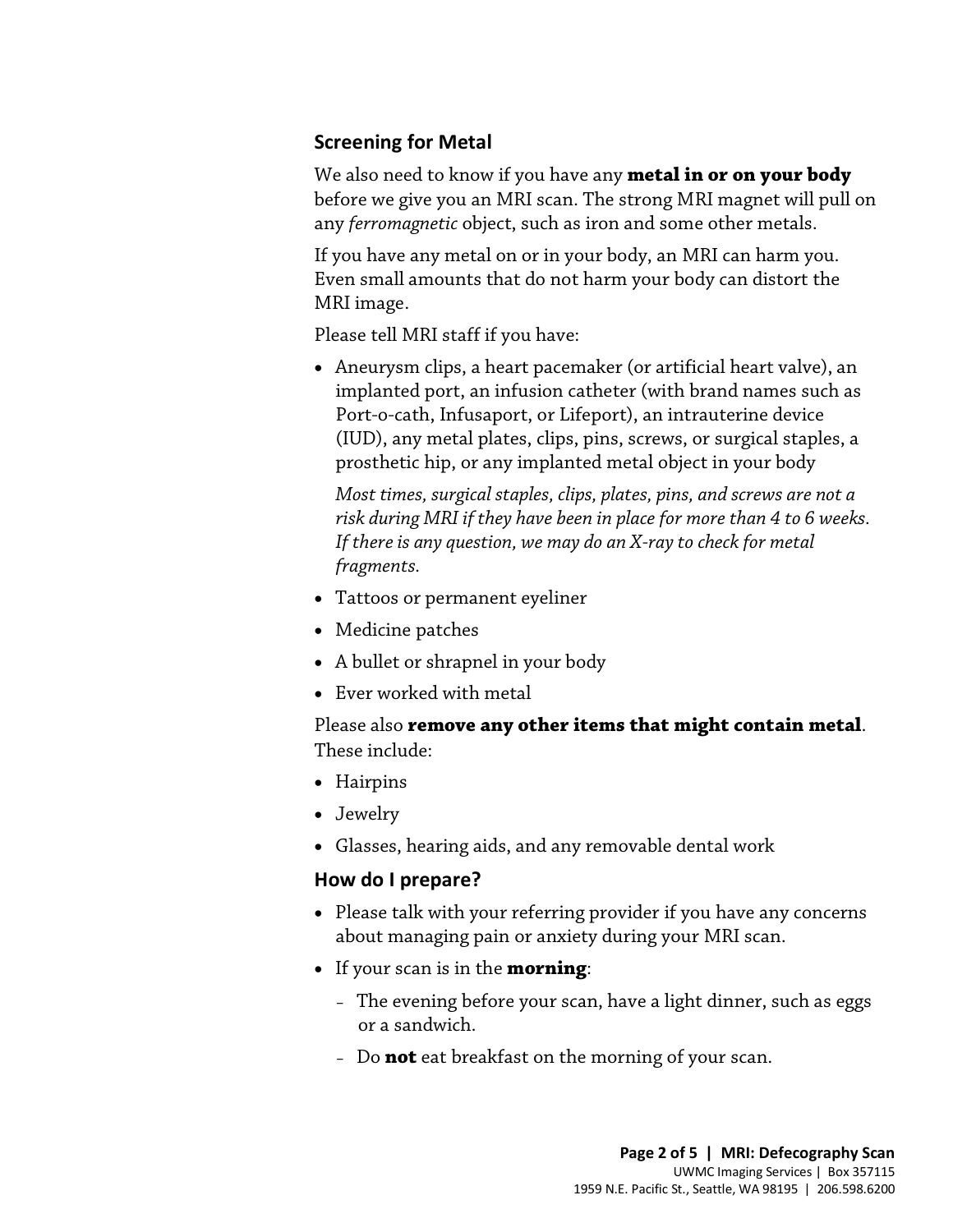- If your scan is in the **afternoon**:
	- On the morning of your scan, have a light breakfast, such as an egg and toast, or cereal.
	- Do **not** eat lunch.
- Take your regular medicines.
- Starting 4 hours before your scan time, do **not** eat any solid food.
- It is OK to drink liquids that do not contain caffeine, milk, or chocolate up to 1 hour before your scan.

# **What should I expect?**

### **Before Your Scan**

- You must change into a hospital gown before your scan. We will give you a gown when you arrive in the MRI department.
- You must change into a hospital gown before your scan. We will<br>give you a gown when you arrive in the MRI department.<br>• You will need to hold urine in your bladder for 30 minutes before<br>your scan.<br>• Your doctor will talk • You will need to hold urine in your bladder for 30 minutes before your scan.
	- Your doctor will talk with you about the scan and answer your questions.

## **During the Procedure**

You will lie on your right side on a sliding table. The MRI technologist will help get you into position.

### *Females:*

- The doctor or technologist will insert a *catheter* (thin, plastic tube) into your rectum and inflate a small balloon at the end of the catheter. The balloon will hold the catheter in place.
- Your doctor will then inject gel through the catheter into your rectum. The gel will put pressure on your body parts in that area, and that will make different tissues show up better on the MRI.
- The doctor will then remove the catheter from your rectum.
- The doctor will insert a 2nd catheter into your vagina, and then inflate a small balloon at the end of it.
- A small amount of gel will be injected through this 2nd catheter into your vagina. The doctor will then remove this catheter from your vagina.
- You may feel some pain or discomfort when the catheters are inserted into your vagina and rectum. Tell your doctor if you are having discomfort.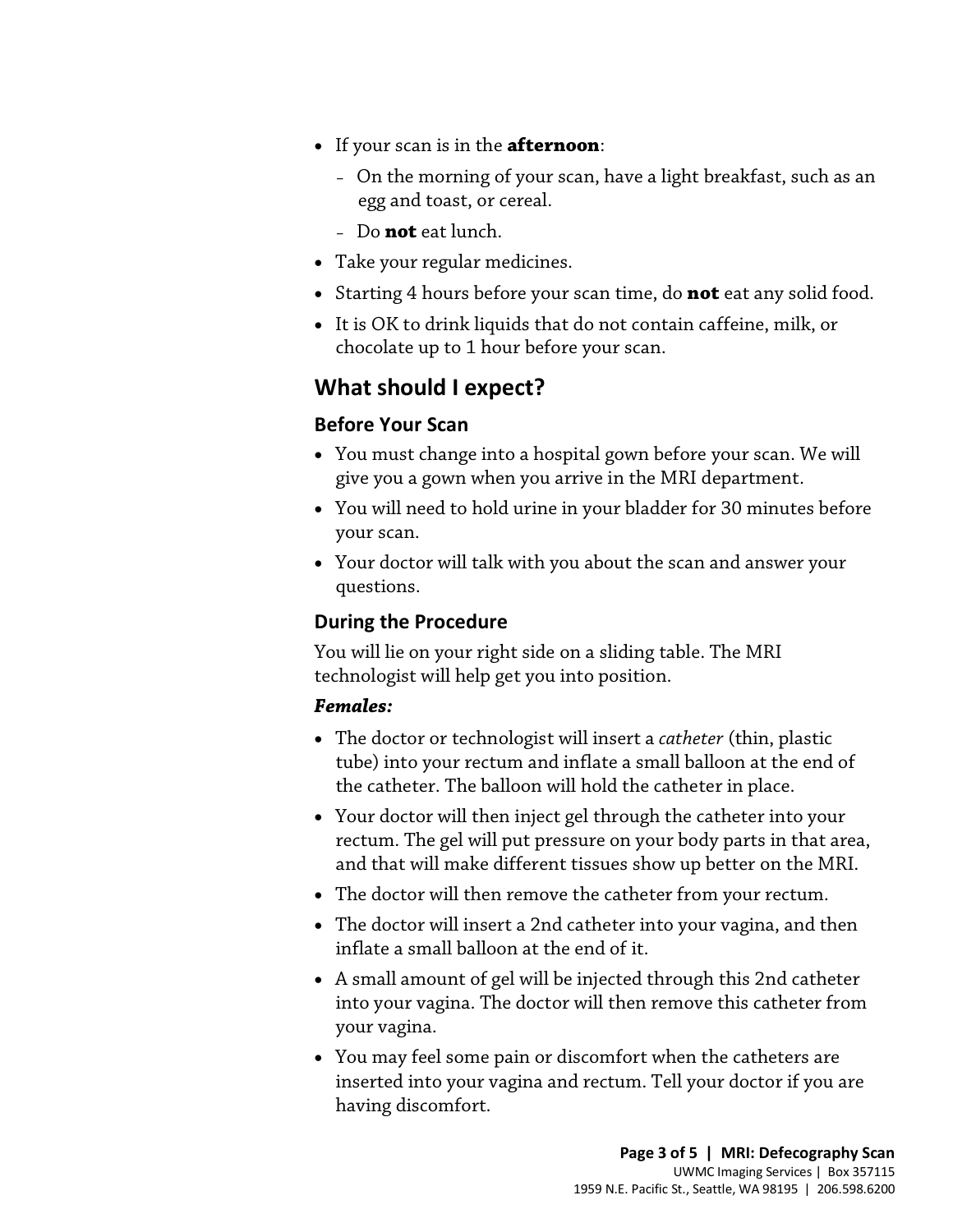### *Males:*

- The doctor or technologist will insert a *catheter* (thin, plastic tube) into your rectum and inflate a small balloon at the end of the catheter. The balloon will hold the catheter in place.
- Your doctor will then inject gel through the catheter into your rectum. The gel will put pressure on your body parts in that area. This makes the tissues show up better on the MRI.
- The doctor will then remove the catheter from your rectum.
- You may feel some pain or discomfort during the insertion in your rectum. Tell your doctor if you are having discomfort.

### **After the Injection**

- You will need to wear a diaper during the exam to catch any gel that leaks out. The technologist will help you put it on.
- The technologist will slide the table inside the MRI unit and then leave the room to take the MRI pictures.
- You will need to wear a diaper during the exam to catch any gel<br>that leaks out. The technologist will help you put it on.<br>• The technologist will slide the table inside the MRI unit and then<br>leave the room to take the MR • You will be able to talk with the technologist at any time through an intercom. The technologist will also give you instructions through the intercom.
	- Based on how many pictures are needed, the scan usually takes 30 to 45 minutes. A very detailed study may take longer.
	- You will need to hold very still while the pictures are being taken.

# **What will I feel during the MRI?**

- MRI is not painful.
- Some patients may feel confined or uneasy (*claustrophobic*) when they are inside the MRI unit. Please tell the doctor who referred you for the MRI if you are claustrophobic. Your doctor may give you medicine that will help you relax during your scan.
- You may feel warmth in the area where the pictures are taken. This is normal. If it bothers you, please tell the [technologist.](javascript:glossAry()
- You will hear loud tapping or knocking noises during the scan. We will provide earplugs or music to listen to through headphones to block some of these sounds.